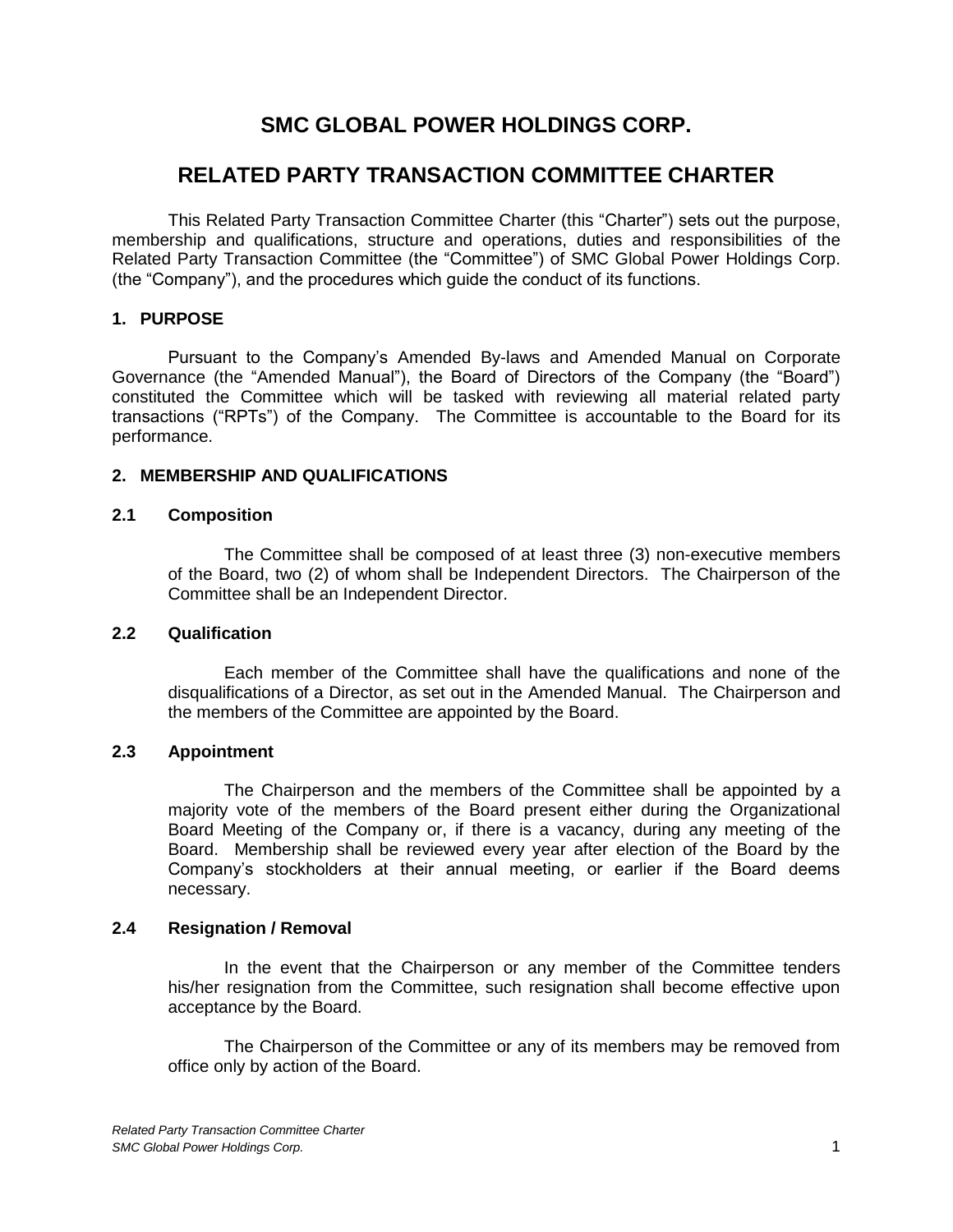## **3. STRUCTURE AND OPERATIONS**

#### **3.1 Meetings**

The Committee shall meet at such times and places as it considers appropriate and as designated in the notice. The Chairperson of the Committee, any Committee member, or the Corporate Secretary of the Company may call a meeting of the Committee.

#### **3.2 Quorum**

Attendance of at least a majority of all the members of the Committee shall constitute a quorum for the Committee to transact business in a meeting to be convened. The Committee shall act only on the affirmative vote of at least a majority of the members present at a meeting at which there is a quorum.

#### **3.3 Chairperson**

The Chairperson of the Committee shall preside in all meetings of the Committee. In the absence of the Chairperson, the Committee members present shall elect one of their members as chairperson of the meeting.

#### **3.4 Secretary of the Meeting**

The Company's Corporate Secretary shall be the secretary of the Committee.

## **3.5 Notice of the Meeting**

A notice of each meeting setting out the date, time, venue, and agenda shall be sent to each member of the Committee at least two (2) working days prior to the date of the meeting.

## **3.6 Record of Meetings**

Full minutes of the proceedings of, and resolutions made during, Committee meetings, shall be kept by the Corporate Secretary. Notices, minutes, agenda and materials presented during meetings will be made available to any Committee member upon request to the Corporate Secretary.

#### **3.7 Other Attendees**

As the Committee deems necessary, the Committee may invite members of management and the organizational staff to attend the Committee meetings to provide relevant information or data necessary for the matters for discussion during the Committee meeting. At the discretion of the Committee, separate meetings with any member of the Company's management may be held, whenever it is deemed appropriate by the Committee for the exercise of its functions.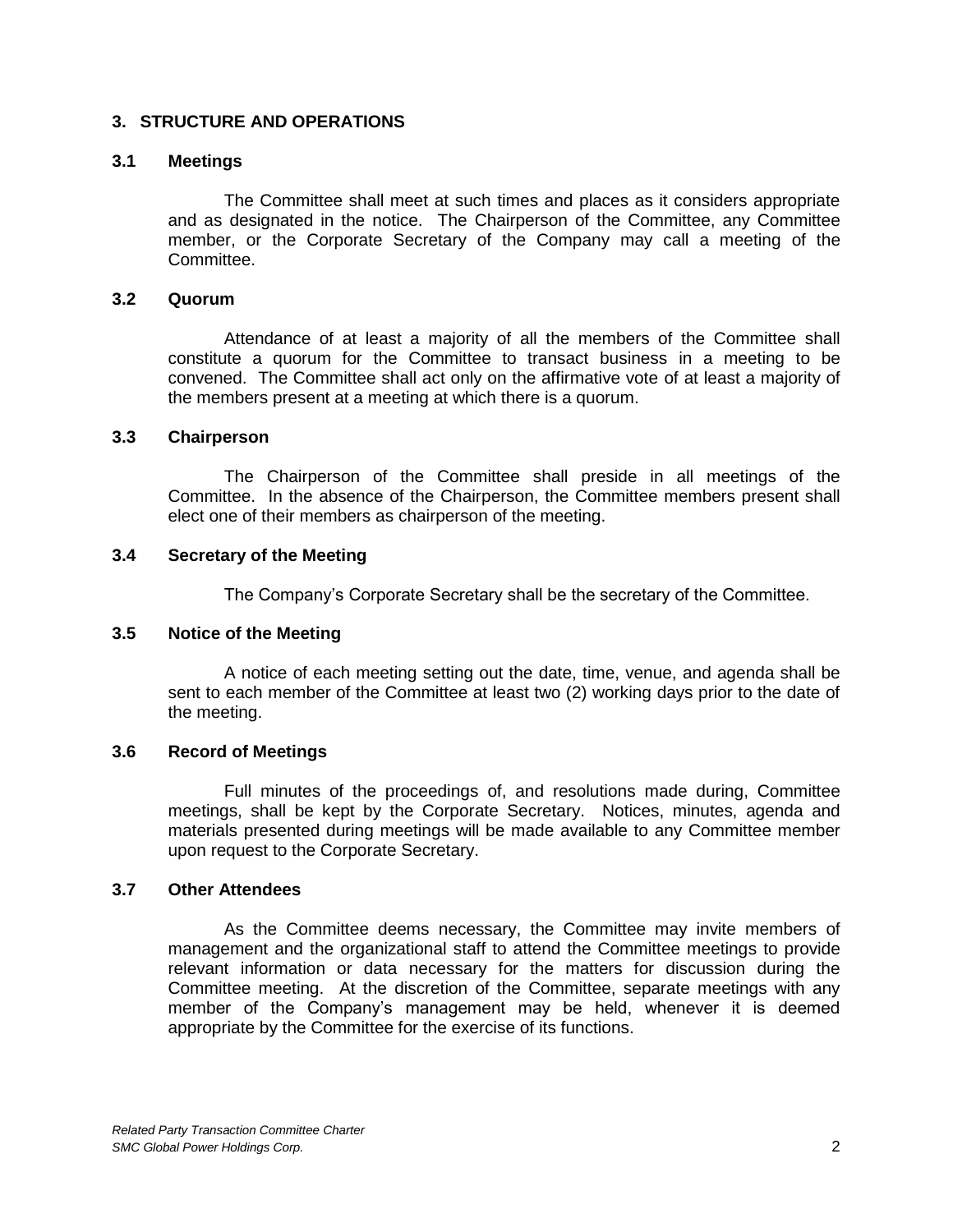#### **3.8 Access to Resources**

The Committee shall have full access to management, personnel and records for the purpose of performance of its duties and responsibilities hereunder. The Committee may also obtain external legal counsel or independent professional advice if it considers it necessary in the performance of its functions. The Committee shall be provided with sufficient resources by the Company to discharge its duties.

## **4. DUTIES AND RESPONSIBILITIES**

The Committee shall have the following duties and responsibilities, namely:

- a. evaluate on an ongoing basis existing relations between and among businesses and counterparties to ensure that all related parties are continuously identified, RPTs are monitored, and subsequent changes in relationships with counterparties (from nonrelated to related and vice versa) are captured. Related parties, RPTs and changes in relationships should be reflected in the relevant reports to the Board and regulators/supervisors;
- b. evaluates all material RPTs to ensure that these are not undertaken on more favorable economic terms (e.g., price, commissions, interest rates, fees, tenor, collateral requirement) to such related parties than similar transactions with non-related parties under similar circumstances and that no corporate or business resources of the Company are misappropriated or misapplied, and to determine any potential reputational risk issues that may arise as a result of or in connection with the transactions. In evaluating RPTs, the RPT Committee takes into account, among others, the following:
	- (i) the related party's relationship to the Company and interest in the transaction;
	- (ii) the material facts of the proposed RPT, including the proposed aggregate value of such transaction;
	- (iii) the benefits to the Company of the proposed RPT;
	- (iv) the availability of other sources of comparable products or services; and
	- (v) an assessment of whether the proposed RPT is on terms and conditions that are comparable to the terms generally available to an unrelated party under similar circumstances. The Company should have an effective price discovery system in place and exercise due diligence in determining a fair price for RPTs;
- c. ensure that appropriate disclosure is made, and/or information is provided to regulating and supervising authorities relating to the Company's RPT exposures, and policies on conflicts of interest or potential conflicts of interest. The disclosure should include information on the approach to managing material conflicts of interest that are inconsistent with such policies, and conflicts that could arise as a result of the Company's affiliation or transactions with other related parties;
- d. report to the Board of Directors on a regular basis, the status and aggregate exposures to each related party, as well as the total amount of exposures to all related parties;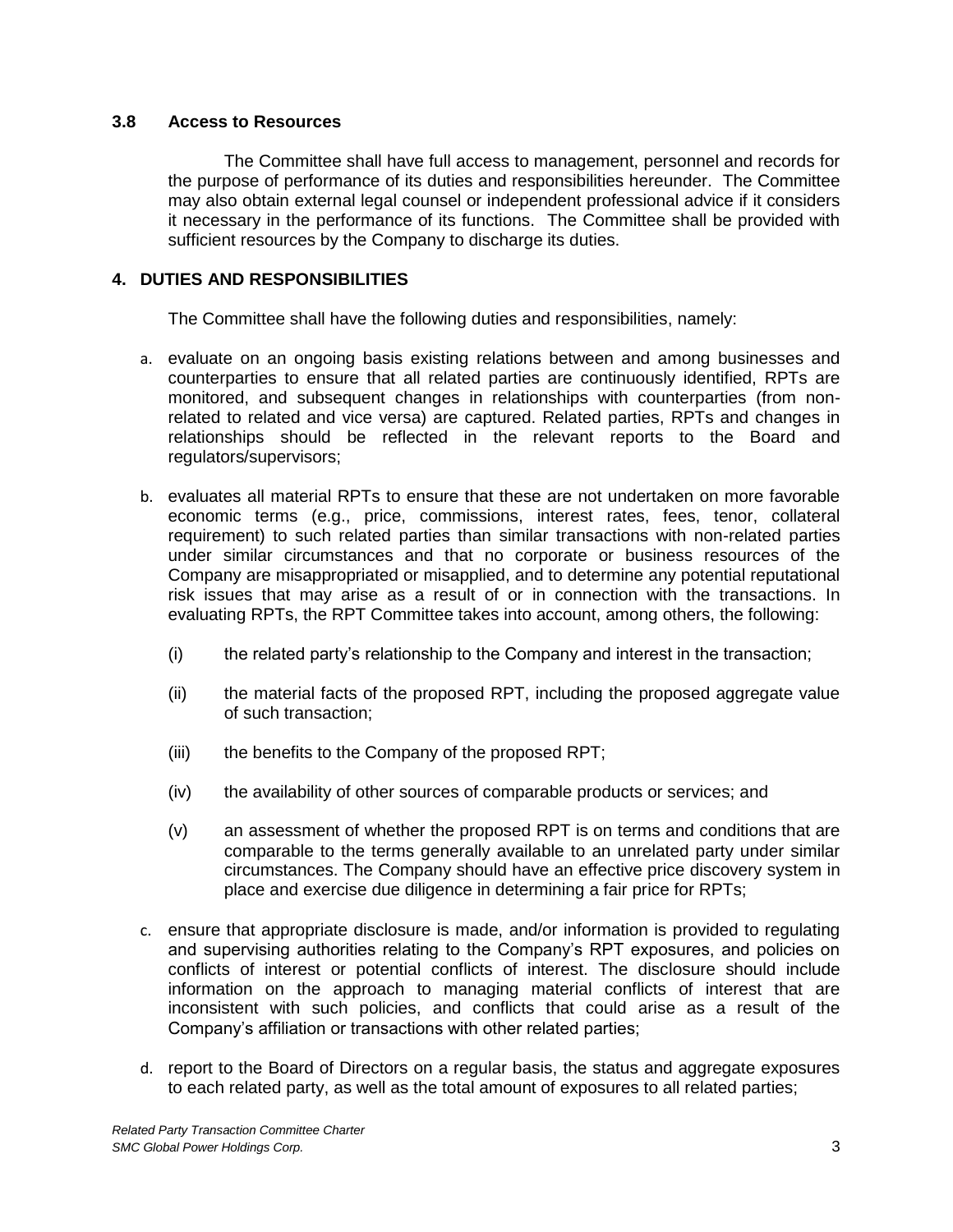- e. ensure that transactions with related parties, including write-off of exposures are subject to a periodic independent review or audit process;
- f. oversee the implementation of the system for identifying, monitoring, measuring, controlling, and reporting RPTs, including a periodic review of RPT policies and procedures; and
- g. perform other activities which the Committee deems appropriate as necessary and desirable for the performance of its duties and function under this Charter, as well such other responsibilities which the Board may assign to the Committee from time to time.

## **5. REPORTING PROCESS**

## **5.1 Report of Meetings Convened**

The Chairperson of the Committee, or in his absence, the chairperson of the meeting, shall report to the Board on the decisions and recommendations made by the Committee during the meeting it has convened in the next scheduled Board meeting.

## **5.2 Other Reports**

The Committee shall prepare such reports as may be necessary to document the activities of the Committee in the performance of its functions and duties. Such reports shall be included in the Company's annual report and other corporate disclosures as may be required by the Securities and Exchange Commission, the Philippine Dealing & Exchange Corp. and/or the Philippine Stock Exchange, Inc.

## **6. PERFORMANCE EVALUATION**

#### **6.1 Periodic Assessment**

The Committee shall assess its effectiveness periodically, with the end in view of ensuring that its performance accords with best practice. Such assessment must compare its performance with the requirements of this Charter and the Amended Manual, which shall be the basis of its formulation of objectives and plans to improve its performance, including any recommendations for amendments to this Charter for approval by the Board.

## **6.2 Annual Review**

This Charter shall be reviewed annually, updated as required, and copies of this Charter shall be made available to any requesting party upon written request to the Corporate Secretary.

## **7. AMENDMENT**

This Charter shall not be amended, altered or varied unless such amendment, alteration or variation shall have been approved by a resolution of the Board.

## *(Signature page follows)*